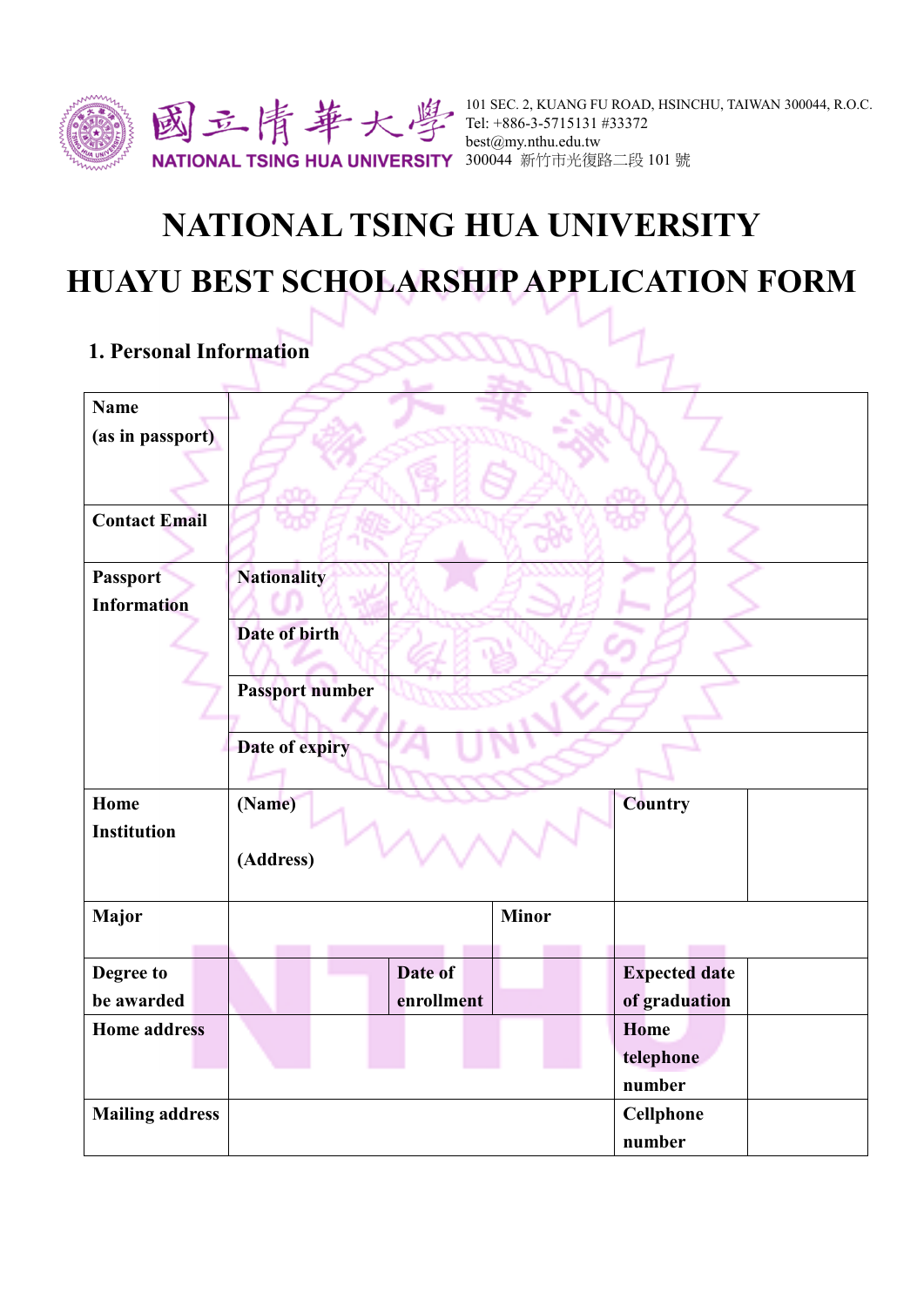## **2. Requested Period of Study**

| $\Box$ Spring semester: January to May $\Box$ Fall semester: August to December<br>$\Box$ Summer session: May to August |  |              |  |  |
|-------------------------------------------------------------------------------------------------------------------------|--|--------------|--|--|
| From $(MM/YYYY)$                                                                                                        |  | To (MM/YYYY) |  |  |

# **3. Emergency Contact**

| 3. Emergency Contact                                                                        |  |              |  |  |
|---------------------------------------------------------------------------------------------|--|--------------|--|--|
| <b>Emergency Contact</b>                                                                    |  |              |  |  |
| <b>Name</b>                                                                                 |  | Relationship |  |  |
| Email                                                                                       |  | <b>Phone</b> |  |  |
| <b>Address</b>                                                                              |  |              |  |  |
| Coordinator at your home institution (please ask your coordinator to complete this section) |  |              |  |  |
| <b>Name</b>                                                                                 |  | <b>Title</b> |  |  |
| Email                                                                                       |  | Phone        |  |  |
| <b>Address</b>                                                                              |  |              |  |  |
| <b>Signature</b>                                                                            |  |              |  |  |
| 4. Mandarin Proficiency                                                                     |  |              |  |  |

# **4. Mandarin Proficiency**

| Are you a heritage speaker of      |  |
|------------------------------------|--|
| <b>Mandarin?</b>                   |  |
| What Mandarin textbooks have you   |  |
| finished studying?                 |  |
| Do you have any certificates of    |  |
| <b>Mandarin Proficiency level?</b> |  |
| Have you participated in any study |  |
| abroad program for Mandarin?       |  |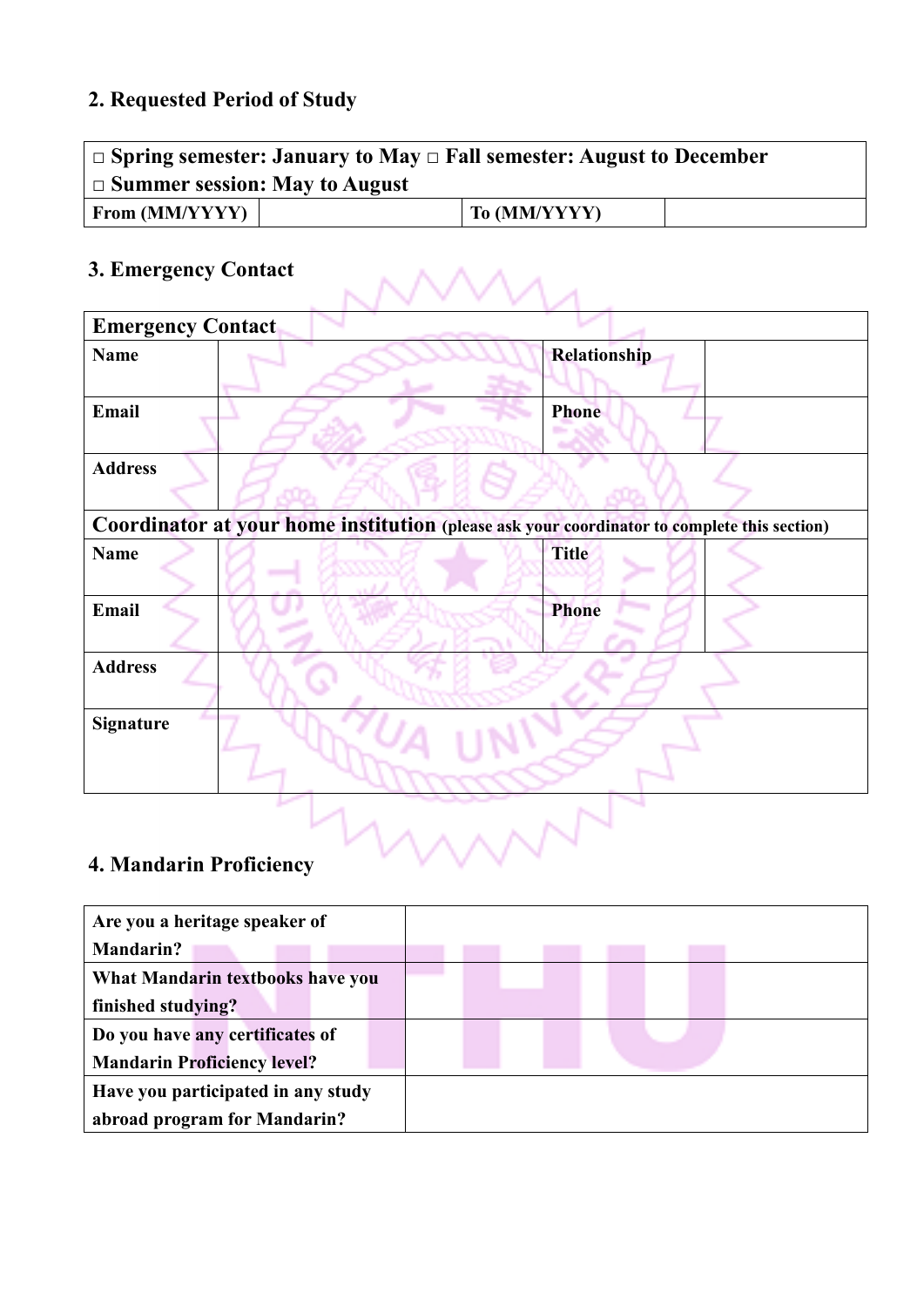### **5. Study Plan**

In no more than 1000 words, please describe your educational background, your Mandarin studying experience, the goals you'd like to achieve while/after studying in Taiwan, and how you plan to meet each goal.